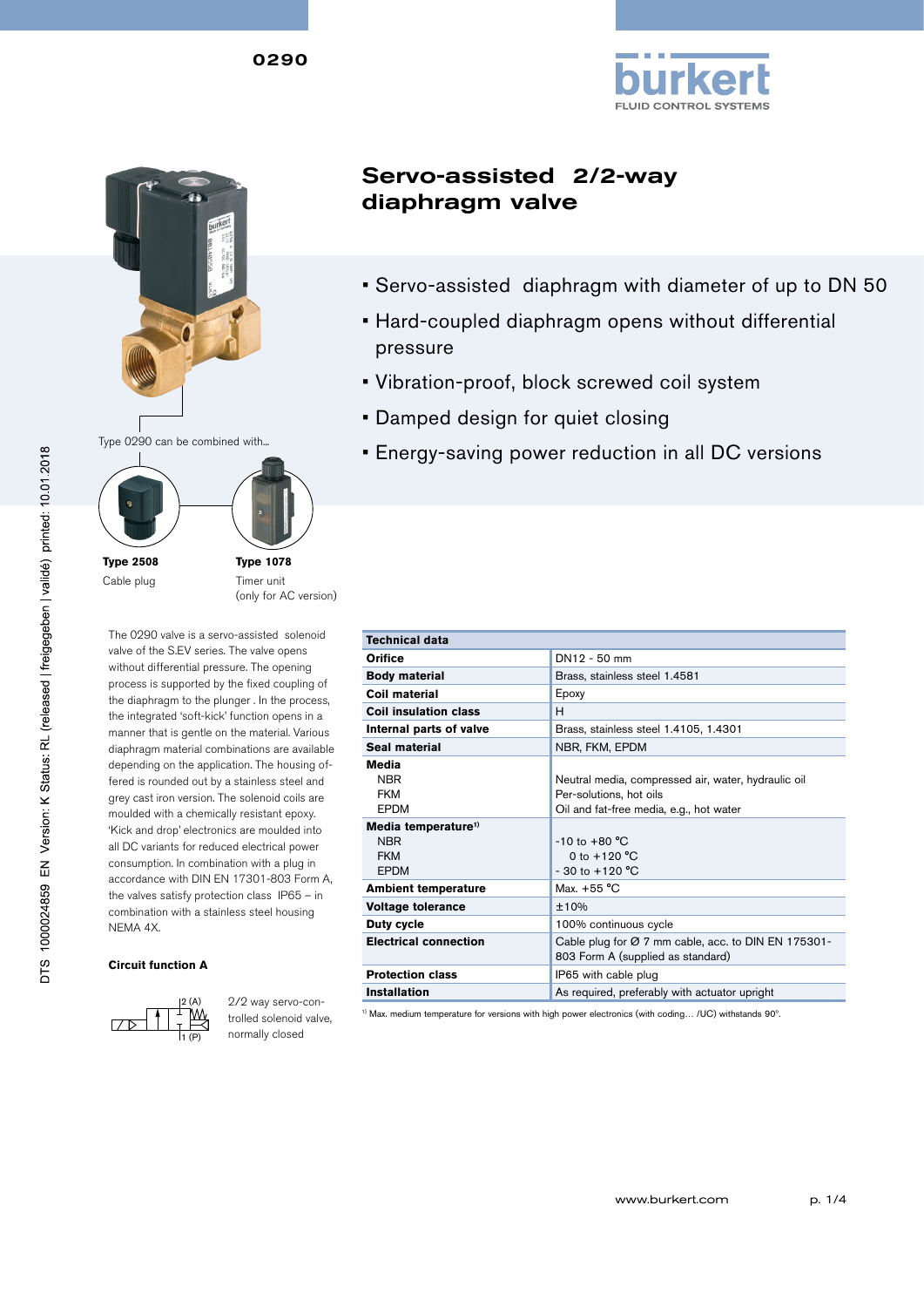

### Technical data, *continued*

|                        |                                                                   |                                     |                                   | <b>Power consumption</b>           |           |                             |                  | <b>Response times</b>  |                        |                |
|------------------------|-------------------------------------------------------------------|-------------------------------------|-----------------------------------|------------------------------------|-----------|-----------------------------|------------------|------------------------|------------------------|----------------|
| <b>Orifice</b><br>[mm] | <b>Ky value</b><br>water<br>$P \rightarrow A$ [m <sup>3</sup> /h] | Port<br>connection<br>$A/B$ and $P$ | <b>Pressure</b><br>range<br>[bar] | <b>Inrush</b><br><b>AC</b><br>[VA] | UC<br>[W] | <b>Hold</b><br>AC<br>[VA/W] | <b>UC</b><br>[W] | <b>Opening</b><br>[ms] | <b>Closing</b><br>[ms] | Weight<br>[kg] |
| 12                     | 1.8                                                               | G <sub>1/2</sub>                    | $0 - 16$                          | 100                                | 80        | 25/10                       | 6                | 100<br>to<br>250       | 700<br>to<br>2000      | 1.0            |
| 20                     | 5.0                                                               | G <sub>3/4</sub>                    | $0 - 16$                          | 120                                | 100       | 32/16                       | 9                |                        |                        | 1.4            |
| 25                     | 10.0                                                              | G <sub>1</sub>                      | $0 - 16$                          | 120                                | 100       | 32/16                       | 9                |                        |                        | 1.8            |
| 32                     | 16.0                                                              | G 1 1/4                             | $0 - 12$                          | 120                                | 100       | 32/16                       | 9                | 300<br>to<br>1000      | 700<br>to              | 2.7            |
| 40                     | 16.0                                                              | $G_11/2$                            | $0 - 12$                          | 120                                | 100       | 32/16                       | 9                |                        |                        | 3.1            |
| 50                     | 38.0                                                              | G <sub>2</sub>                      | $0 - 12$                          | $\overline{\phantom{a}}$           | 30        | ٠                           | 30               |                        | 4000                   | 6.5            |

| <b>Flow rate</b>                     | measured at $+20^{\circ}$ C, 1 bar pressure at valve inlet and           |
|--------------------------------------|--------------------------------------------------------------------------|
| Kv value water $\lceil m^3/h \rceil$ | free outlet                                                              |
| Pressure values [bar]                | gauge pressures with respect to the prevailing atmos-<br>pheric pressure |
| Response times [ms]                  | measured with water at valve outlet at 6 bar and $+20^{\circ}$ C         |
| Opening                              | pressure build-up 0 to 90%                                               |
| Closing                              | pressure decay 100 to 10%                                                |

### Material

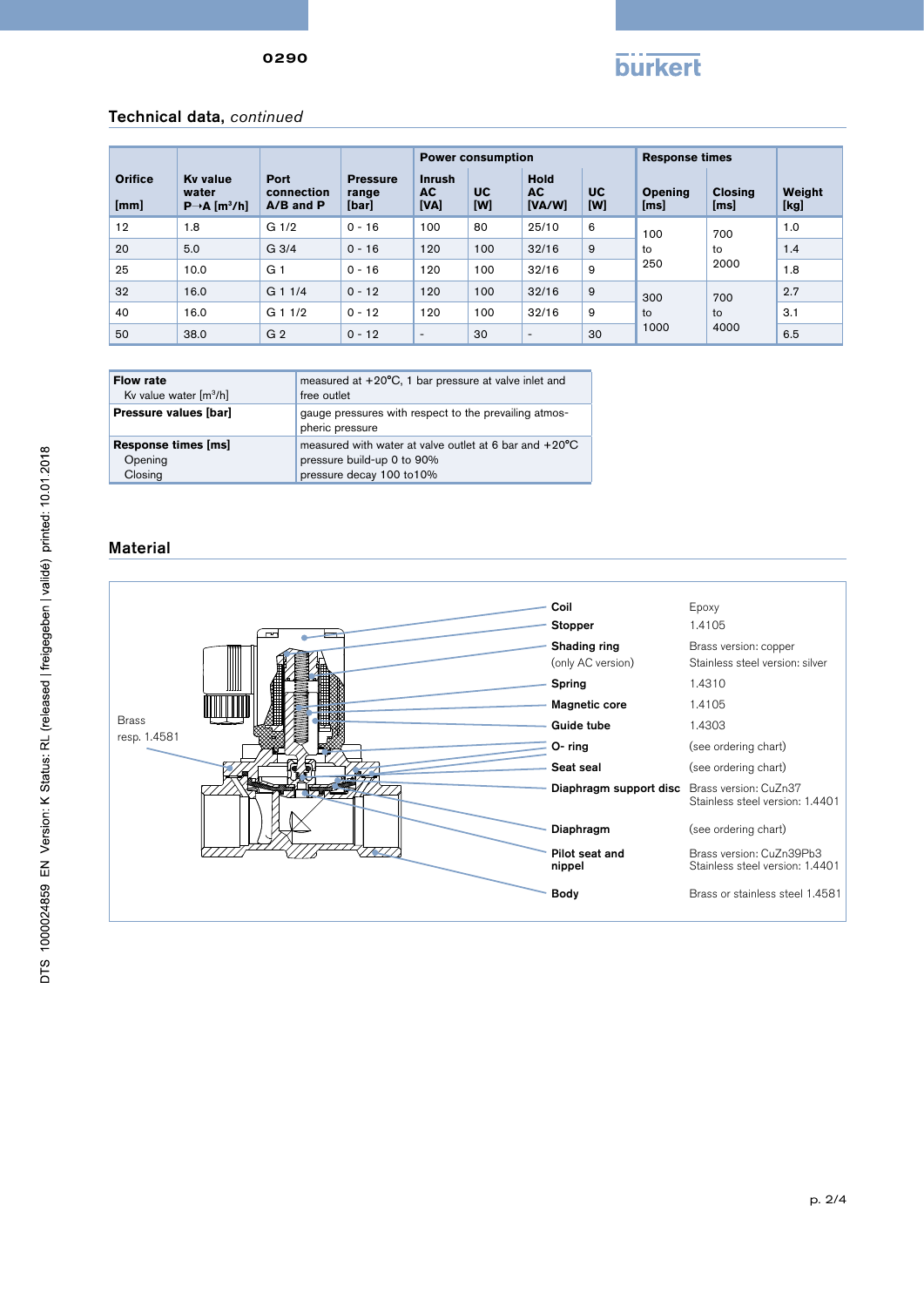**burkert** 

## Dimensions [mm]





| DN D |                      | <b>B</b>  | 4E)      | Œ  | HIJ |           |      |
|------|----------------------|-----------|----------|----|-----|-----------|------|
|      | 12 G $1/2$           | $95.5$ 40 |          | 14 | 40  | <b>73</b> | 74.5 |
|      | $20 \mid G \mid 3/4$ | 122       | 60       | 16 | 49  | 86.5      | 100  |
|      | $25 \mid G1$         | 131       | 70       | 18 | 49  | 91.5      | 115  |
|      | 32 G 1 1/4           | 145       | 85       | 20 | 49  | 99        | 126  |
| 40   | G11/2                | 154       | 85       | 22 | 49  | 99        | 126  |
| 50   | G <sub>2</sub>       | 211       | $115$ 24 |    |     | 72 126    | 164  |

Flange version acc. to DIN 2501



| DΝ | в   | G   | L   |  |
|----|-----|-----|-----|--|
| 25 | 175 | 120 | 160 |  |
| 32 | 190 | 140 | 180 |  |
| 40 | 199 | 150 | 200 |  |
| 50 | 259 | 165 | 230 |  |